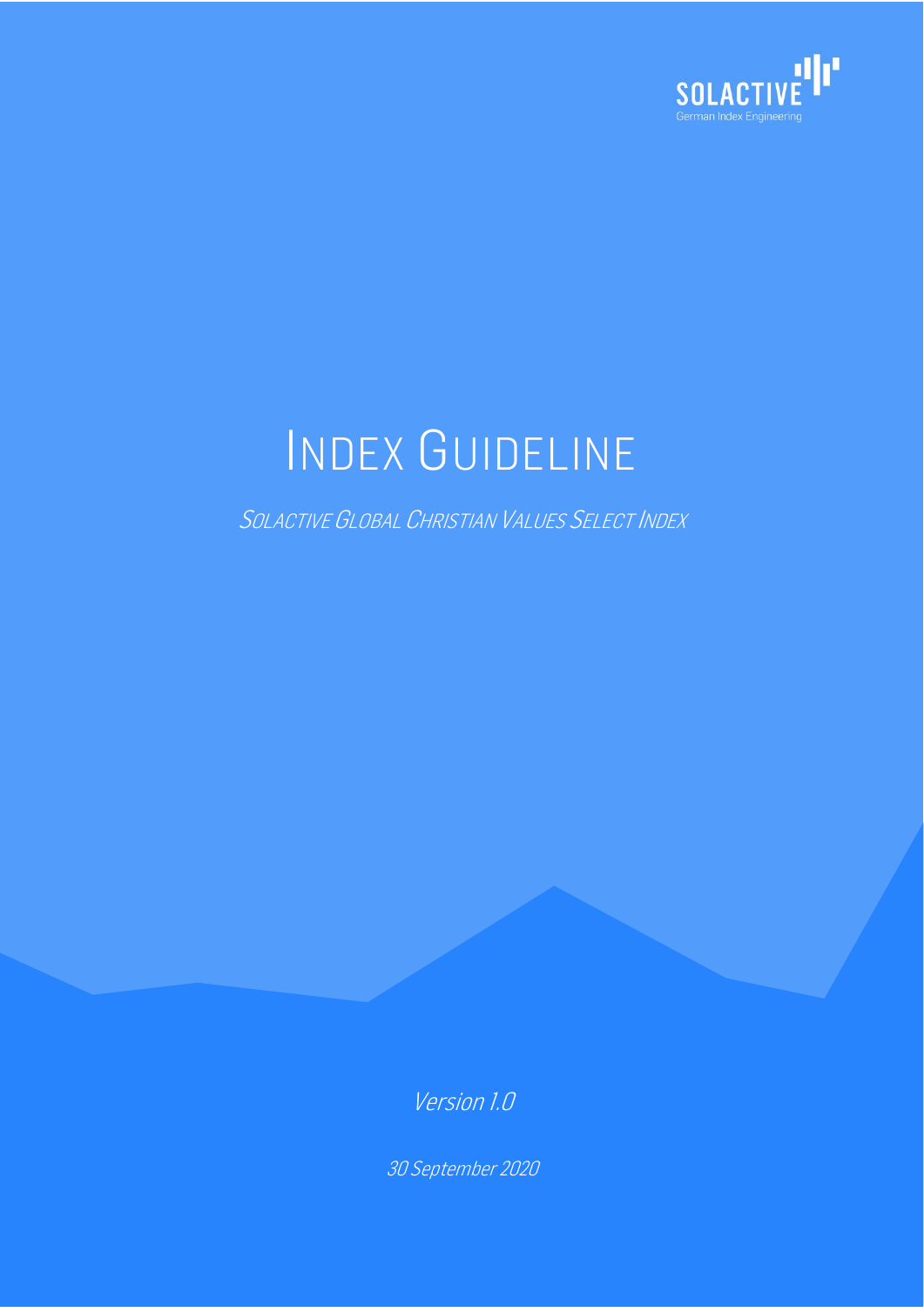

### TABLE OF CONTENTS

| 1.            |  |
|---------------|--|
| 1.1.          |  |
| 1.2.          |  |
| 1.3.          |  |
| 1.4.          |  |
| 1.5.          |  |
| 2.            |  |
| 2.1.          |  |
| 2.2.          |  |
| 2.3.          |  |
| 3.            |  |
| 3.1.          |  |
| 3.2.          |  |
| $\frac{1}{4}$ |  |
| 4.1.          |  |
| 4.2.          |  |
| 4.3.          |  |
| 4.4.          |  |
| 4.5.          |  |
| 4.6.          |  |
| 5.            |  |
| 5.1.          |  |
| 5.2.          |  |
| 5.3.          |  |
| 5.4.          |  |
| 5.5.          |  |
| 6.            |  |
|               |  |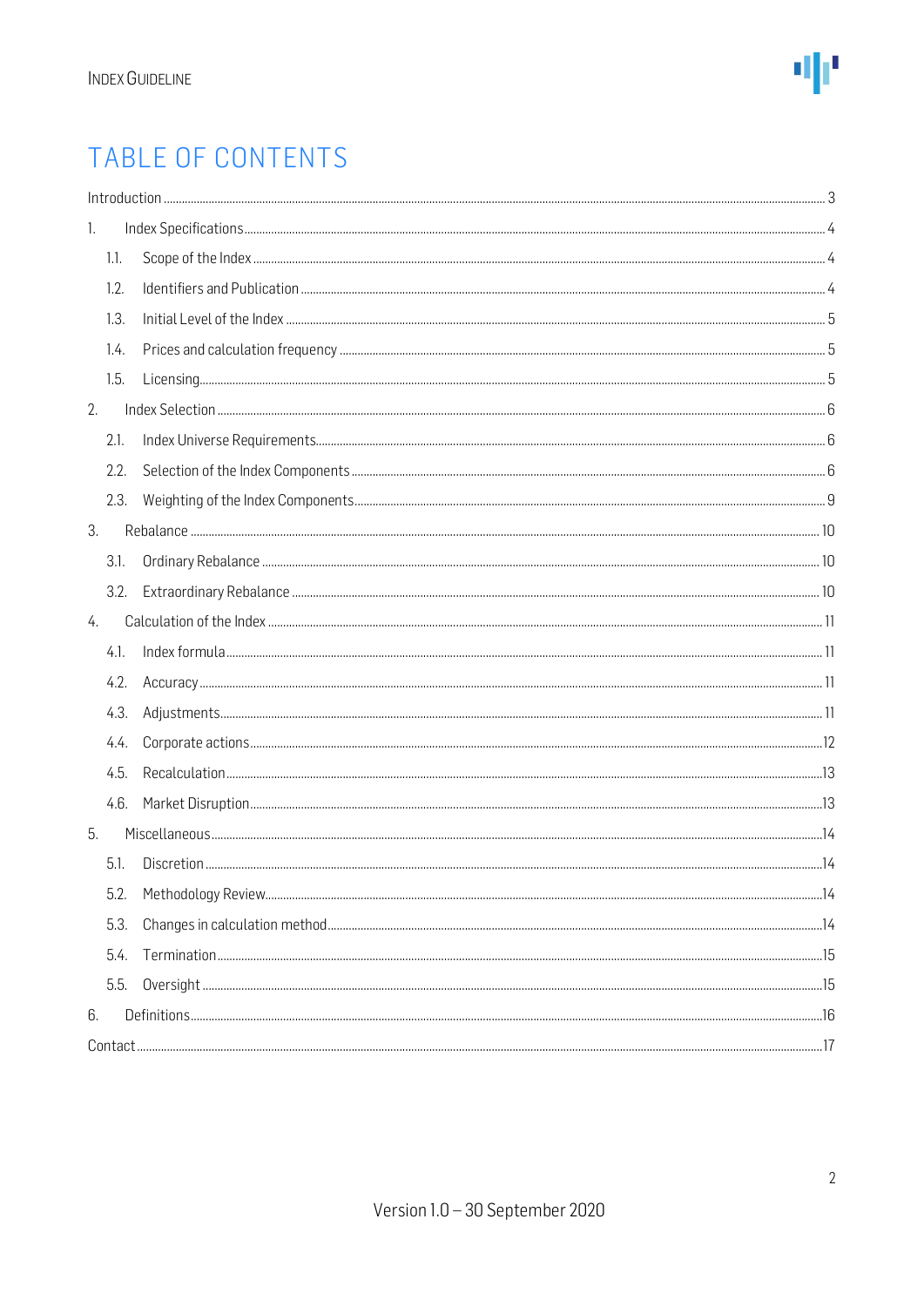### <span id="page-2-0"></span>INTRODUCTION

This document (the "GUIDELINE") is to be used as a guideline with regard to the composition, calculation and maintenance of the SOLACTIVE GLOBAL CHRISTIAN VALUES SELECT INDEX (the "INDEX"). Any amendments to the rules made to the GUIDELINE are approved by the OVERSIGHT COMMITTEE specified in Section 5.5. The INDEX is owned, calculated, administered and published by Solactive AG ("SOLACTIVE") assuming the role as administrator (the "INDEX ADMINISTRATOR") under the Regulation (EU) 2016/1011 (the "BENCHMARK REGULATION" or "BMR"). The name "Solactive" is trademarked.

The text uses defined terms which are formatted with "SMALL CAPS". Such Terms shall have the meaning assigned to them as specified in Section 6 (Definitions).

The GUIDELINE and the policies and methodology documents referenced herein contain the underlying principles and rules regarding the structure and operation of the INDEX. SOLACTIVE does not offer any explicit or tacit guarantee or assurance, neither pertaining to the results from the use of the INDEX nor the level of the INDEX at any certain point in time nor in any other respect. SOLACTIVE strives to the best of its ability to ensure the correctness of the calculation. There is no obligation for SOLACTIVE – irrespective of possible obligations to issuers – to advise third parties, including investors and/or financial intermediaries, of any errors in the INDEX. The publication of the INDEX by SOLACTIVE does not constitute a recommendation for capital investment and does not contain any assurance or opinion of SOLACTIVE regarding a possible investment in a financial instrument based on this INDEX.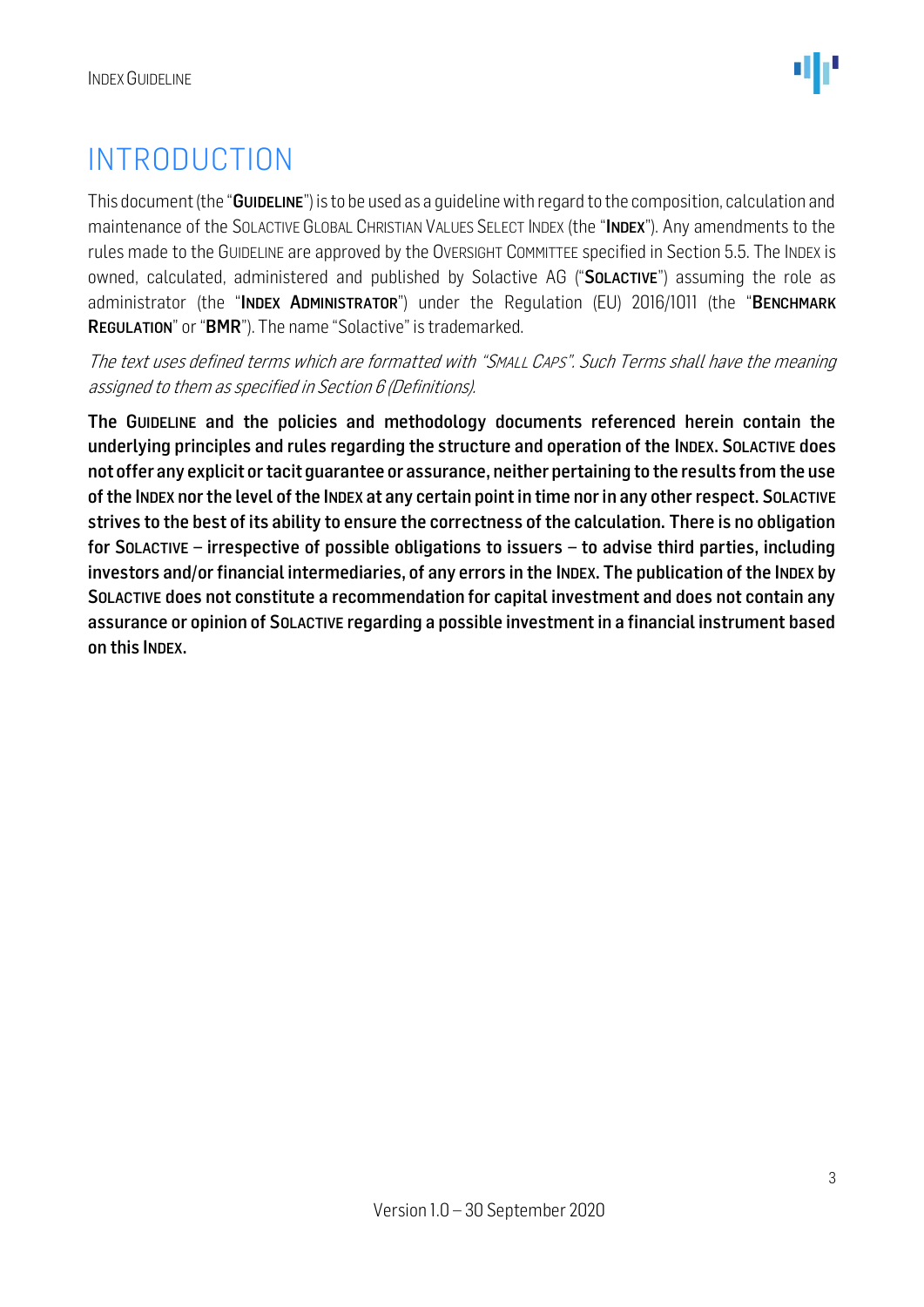### <span id="page-3-0"></span>1. INDEX SPECIFICATIONS

### <span id="page-3-1"></span>1.1. SCOPE OF THE INDEX

| Category              | <b>Description</b>                                               |
|-----------------------|------------------------------------------------------------------|
| Asset Class           | Equity                                                           |
|                       | Representation of global securities of companies that operate in |
| Strategy              | compliance with the FinAnKo requirements while exhibiting small  |
|                       | price volatility and high dividend yield                         |
| Regional Allocation   | Developed Markets                                                |
| Rebalancing Fee       | $\overline{\phantom{0}}$                                         |
| Rebalancing Frequency | Quarterly                                                        |

#### <span id="page-3-2"></span>1.2. IDENTIFIERS AND PUBLICATION

The INDEX is published under the following identifiers:

| <b>Name</b>                                                  | ISIN         | <b>Currency</b> | <b>Type</b> | <b>RIC</b> | <b>BBG</b> ticker |
|--------------------------------------------------------------|--------------|-----------------|-------------|------------|-------------------|
| SOLACTIVE GLOBAL CHRISTIAN<br><b>VALUES SELECT INDEX PR</b>  | DE000SL0BGW3 | <b>FUR</b>      | $PR*$       | .SOLGCPSP  | SOLGCPSP          |
| SOLACTIVE GLOBAL CHRISTIAN<br><b>VALUES SELECT INDEX NTR</b> | DE000SL0BGX1 | <b>EUR</b>      | $NTR*$      | .SOLGCPSN  | SOLGCPSN          |
| SOLACTIVE GLOBAL CHRISTIAN<br><b>VALUES SELECT INDEX TR</b>  | DE000SL0BGY9 | <b>EUR</b>      | $GTR*$      | .SOLGCPST  | SOLGCPST          |

\*PR, NTR, GTR means that the Index is calculated as price return, net total return, gross total return Index as described in the Equity Index Methodology, which is available on the SOLACTIVE website[: https://www.solactive.com/documents/equity-index-methodology/](https://www.solactive.com/documents/equity-index-methodology/)

The INDEX is published on the website of the INDEX ADMINISTRATOR [\(www.solactive.com\)](http://www.solactive.com/) and is, in addition, available via the price marketing services of Boerse Stuttgart GmbH and may be distributed to all of its affiliated vendors. Each vendor decides on an individual basis as to whether it will distribute or display the INDEX via its information systems.

Any publication in relation to the INDEX (e.g. notices, amendments to the GUIDELINE) will be available at the website of the INDEX ADMINISTRATOR: [https://www.solactive.com/news/announcements/.](https://www.solactive.com/news/announcements/)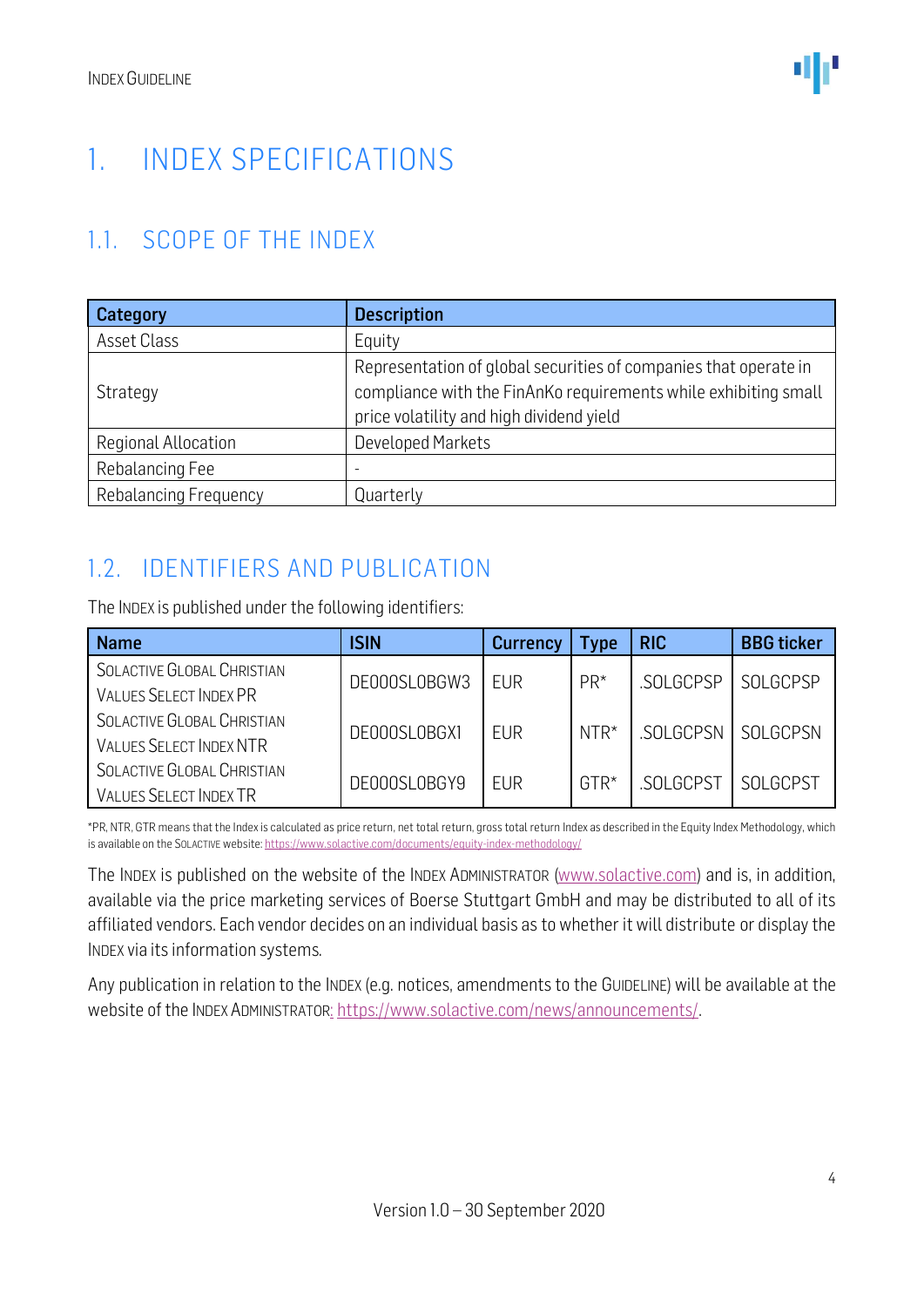

### <span id="page-4-0"></span>1.3. INITIAL LEVEL OF THE INDEX

The initial level of the INDEX on the 08/05/2006, the START DATE, is 1000. Historical values from the 30/09/2020, the LIVE DATE, will be recorded in accordance with Article 8 of the BMR. Levels of the INDEX published for a period prior to the LIVE DATE have been back-casted.

### <span id="page-4-1"></span>1.4. PRICES AND CALCULATION FREQUENCY

The level of the INDEX is calculated on each CALCULATION DAY from 1:00 a.m. to 10:50 p.m. CET based on the TRADING PRICES on the EXCHANGES on which the INDEX COMPONENTS are listed. TRADING PRICES of INDEX COMPONENTS not listed in the INDEX CURRENCY are converted using the current Intercontinental Exchange (ICE) spot foreign exchange rate. Should there be no current TRADING PRICE for an INDEXCOMPONENT, the later of: (i) the most recent CLOSING PRICE; or (ii) the last available TRADING PRICE for the preceding TRADING DAY is used in the calculation.

In addition to the intraday calculation a closing level of the INDEX for each CALCULATION DAY is also calculated. This closing level is based on the CLOSING PRICES for the INDEX COMPONENTS on the respective EXCHANGES on which the INDEX COMPONENTS are listed. The CLOSING PRICES of INDEX COMPONENTS not listed in the INDEXCURRENCY are converted using the 04:00 p.m. London time WM Fixing quoted by Reuters. If there is no 04:00 p.m. London time WM Fixing for the relevant CALCULATION DAY, the last available 04:00 p.m. London time WM Fixing will be used for the closing level calculation.

### <span id="page-4-2"></span>1.5. LICENSING

Licenses to use the INDEX as the underlying value for financial instruments, investment funds and financial contracts may be issued to stock exchanges, banks, financial services providers and investment houses by SOLACTIVE.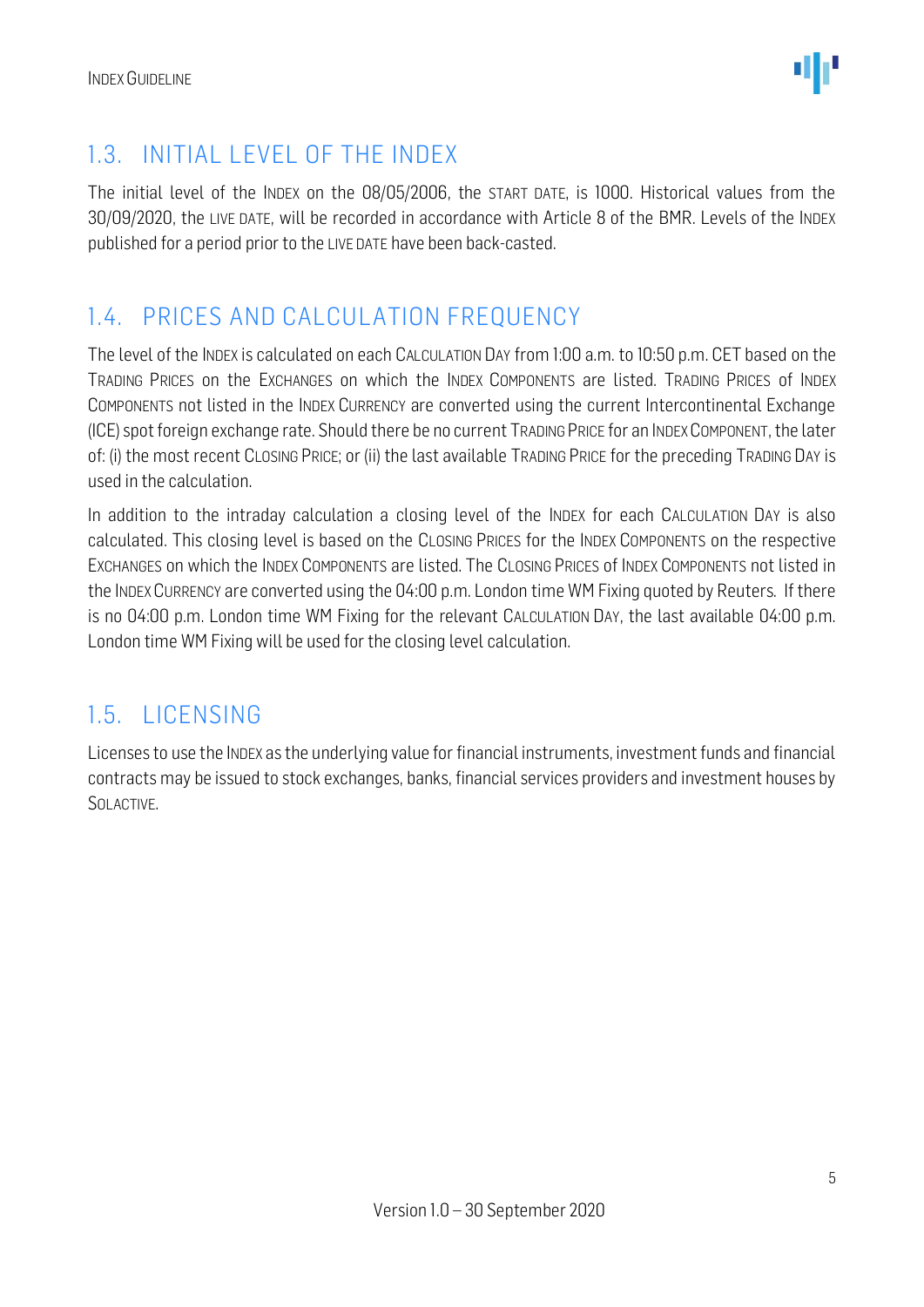### <span id="page-5-0"></span>2. INDEX SELECTION

On each SELECTION DAY, the INDEX ADMINISTRATOR will revise the composition of the INDEX.

In a first step, the INDEX ADMINISTRATOR determines the INDEX UNIVERSE in accordance with Section 2.1. The INDEX UNIVERSE comprises all those financial instruments which fulfill the INDEX UNIVERSE REQUIREMENTS (as specified in Section 2.1) and will constitute a starting pool from which the components of the INDEX will be selected. Based on this INDEX UNIVERSE, the new composition of the INDEX will be determined by applying the rules outlined in Section 2.2.

Each new INDEXCOMPONENT will be assigned a weight as described in Section 2.3.

### <span id="page-5-1"></span>2.1. INDEX UNIVERSE REQUIREMENTS

The INDEX UNIVERSE is comprised of all financial instruments which fulfill the below requirements

#### (the "INDEX UNIVERSE REQUIREMENTS"):

Part/ Component of the GBS INDEX UNIVERSE of the Solactive GBS Developed Markets Large & Mid Cap USD [Index PR](http://test9.nbg.solactive.com/web/commons/indices/home/9308) (ISIN: DE000SLA41B6), on a SELECTION DAY.

The determination of the INDEX UNIVERSE is fully rule-based and the INDEX ADMINISTRATOR cannot make any discretionary decisions.

### <span id="page-5-2"></span>2.2. SELECTION OF THE INDEX COMPONENTS

Based on the INDEX UNIVERSE, the initial composition of the INDEX as well as any selection for an ordinary rebalance is determined on the SELECTION DAY in accordance with the following rules:

1. Remove companies not compliant with the FinAnKo requirements. The FinAnKo framework as incorporated by the DATA PROVIDER encompasses the following requirements:

| Theme                | Exclusion criterion                                                                                                                                                                                                                                                                                                                                           |
|----------------------|---------------------------------------------------------------------------------------------------------------------------------------------------------------------------------------------------------------------------------------------------------------------------------------------------------------------------------------------------------------|
| Corporate ESG Rating | Minimum ISS ESG Corporate Rating two grades below ISS ESG Prime Threshold                                                                                                                                                                                                                                                                                     |
| Human Rights         | No direct involvement in very severe fundamental human rights controversies<br>No supply chain involvement in very severe fundamental human rights<br>controversies<br>No direct involvement in very severe tax controversies                                                                                                                                 |
| Labour Rights        | No direct involvement in very severe child labour controversies<br>No supply chain involvement in very severe child labour controversies<br>No direct involvement in very severe forced labour controversies<br>No supply chain involvement in very severe forced labour controversies<br>No direct involvement in very severe labour standards controversies |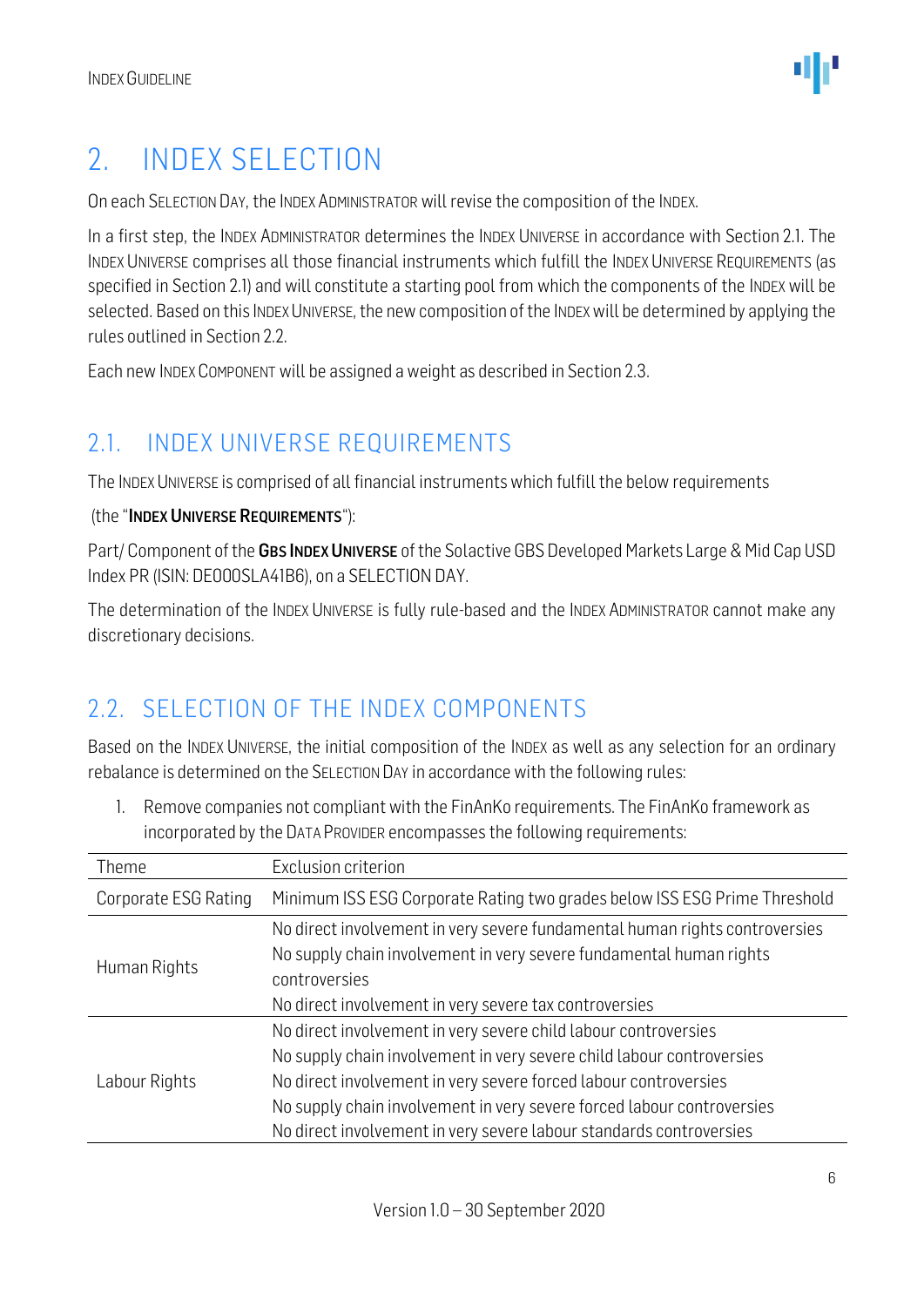

|                             | No supply chain involvement in very severe labour standards controversies     |
|-----------------------------|-------------------------------------------------------------------------------|
|                             | No direct involvement in very severe union rights controversies               |
|                             | No supply chain involvement in very severe union rights controversies         |
|                             | No direct involvement in very severe workplace discrimination controversies   |
|                             | No supply chain involvement in very severe workspace discrimination           |
|                             | controversies                                                                 |
|                             | No direct involvement in very severe environmental controversies              |
| Environment                 | No supply chain involvement in very severe environmental controversies        |
|                             | No financier involvement in very severe environmental controversies           |
|                             | No direct involvement in very severe accounting fraud controversies           |
|                             | No direct involvement in very severe anti-competitive behaviour controversies |
| <b>Business Malpractice</b> | No direct involvement in very severe bribery controversies                    |
|                             | No direct involvement in very severe money laundering controversies           |
|                             | Abortifacients: > 0% revenue share from production or distribution            |
|                             | Abortion: any tie                                                             |
|                             | Alcohol: > 10% revenue share from production of spirits                       |
|                             | Alcohol: > 10% revenue share from distribution of any alcoholic beverage      |
|                             | Animal testing: Any tie for non-pharmaceutical use beyond legal requirements  |
|                             | Animal welfare: > 0% revenue share from production or distribution of fur     |
|                             | Animal welfare: Any tie to factory farming                                    |
|                             | Civilian firearms: > 10% revenue share from production or distribution        |
|                             | Contraceptives: > 10% revenue share from production                           |
|                             | Controversial weapons: any verified involvement                               |
|                             | Euthanasia: Any tie to euthanasia activity                                    |
|                             | Fossil fuels - coal: > 0% revenue share from extraction                       |
|                             | Fossil fuels - coal: > 30% revenue share from energy production               |
| Sector-Based                | Fossil fuels - oil: > 30% revenue share from extraction                       |
| <b>Screening Exclusions</b> | Fossil fuels - unconventional: > 0% revenue share from hydraulic fracturing   |
|                             | (high volume involvement)                                                     |
|                             | Fossil fuels - unconventional: > 0% revenue share from hydraulic fracturing   |
|                             | (total)                                                                       |
|                             | Fossil fuels - unconventional: > 0% revenue share from oil sands              |
|                             | Gambling: > 0% revenue share from production                                  |
|                             | GMOs - agriculture: > 5% revenue share from production                        |
|                             |                                                                               |
|                             | GMOs - agriculture: > 10% revenue share from distribution                     |
|                             | GMOs - agriculture: > 10% revenue share from consumption                      |
|                             | Hazardous Pesticides: > 5% revenue share from production                      |
|                             | Hazardous Substances: REACH EU Authorisation list                             |
|                             | Military equipment and services: > 10% revenue share from production          |
|                             | Military equipment and services: > 10% revenue share from distribution        |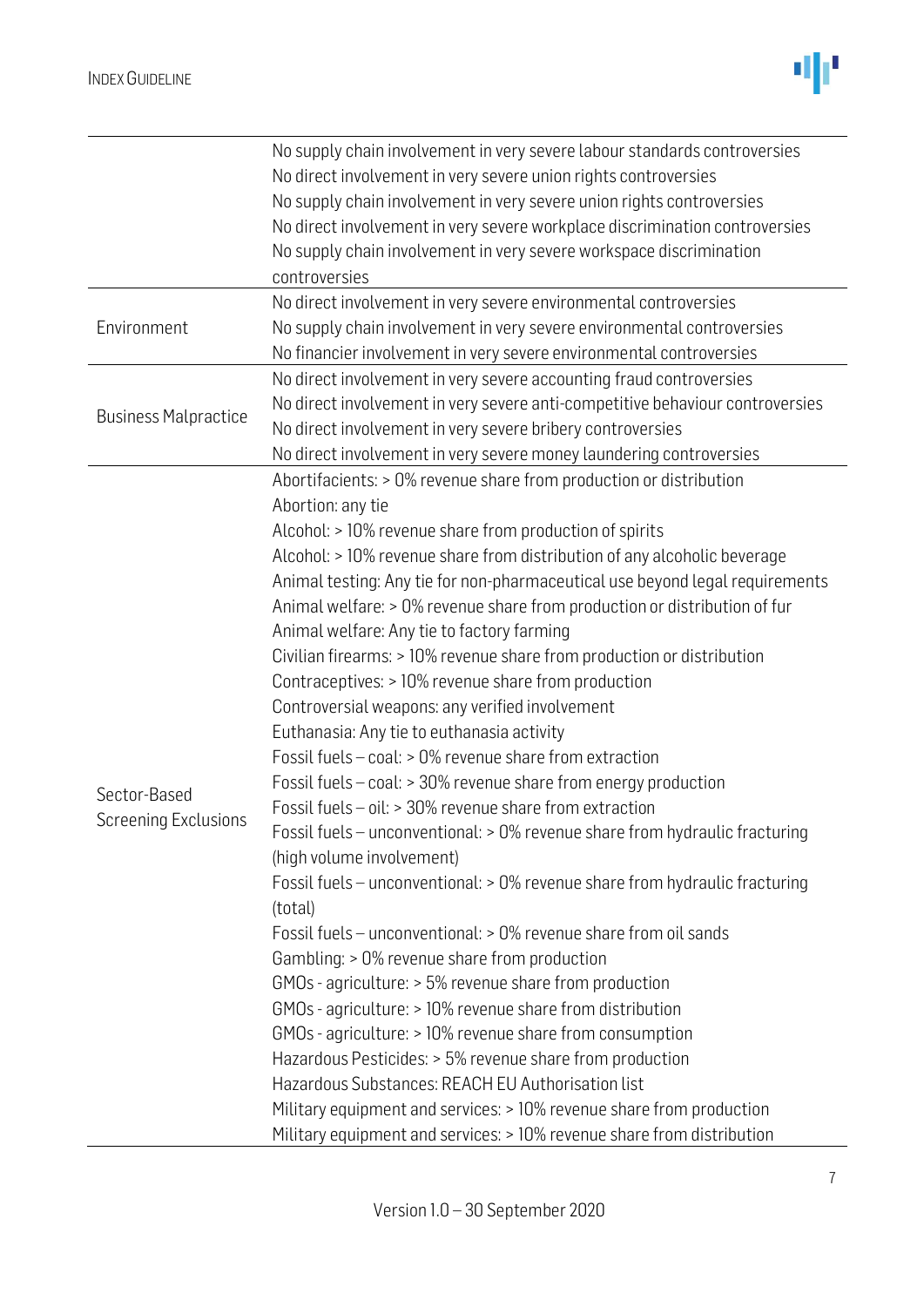

Nuclear power: > 10% overall revenue share Nuclear power: > 10% overall revenue share from power generation Nuclear power: > 10% overall revenue share from uranium production Nuclear power: > 10% overall revenue share from services Pornography: > 0% revenue share from production Pornography: > 10% revenue share from distribution Stem Cell Research: is a specialized human embryonic stem cell company Stem Cell Research: any tie to human embryonic stem cells Stem Cell Research: contract research organization with any tie to human embryonic stem cells Tobacco: > 0% revenue share from production Tobacco: > 10% revenue share from distribution or services Violent video games: > 0% revenue share from production

All companies violating any of the exclusion criteria above are excluded. All companies for which an evaluation of these exclusion criteria is not possible due to insufficient and/or missing information or data are excluded.

- 2. Minimum AVERAGE DAILY VALUE TRADED of EUR 5 million over the past 1 and 6 months until and including the SELECTION DAY.
- 3. In case of multiple share lines, only keep the most liquid listing, calculated as the minimum AVERAGE DAILY VALUE TRADED over the past 1 and 6 months until and including the SELECTION DAY.
- 4. Securities without a realised dividend yield over the past 12 months are removed.
- 5. Selection of the 150 securities with the lowest daily volatility, measured as the maximum of the daily volatility over the past 3 and 12 months until and including the SELECTION DAY.
- 6. From the remaining securities, the Top 30 in terms of highest realised dividend yield over the past 12 months are selected, according to the following constraint:
	- a. Maximum 7 securities per sector. Sector definitions are based on the FactSet Economic Sectors classification system. Companies classified as Finance companies based on the FactSet Economic Sectors classification system are classified as Real Estate, if they are classified as Real Estate Development or Real Estate Investment Trusts based on the FactSet Industries classification system, and otherwise as Finance. According to the classification system, companies can be classified as any of the following sectors:

Sectors Classification

Basic Materials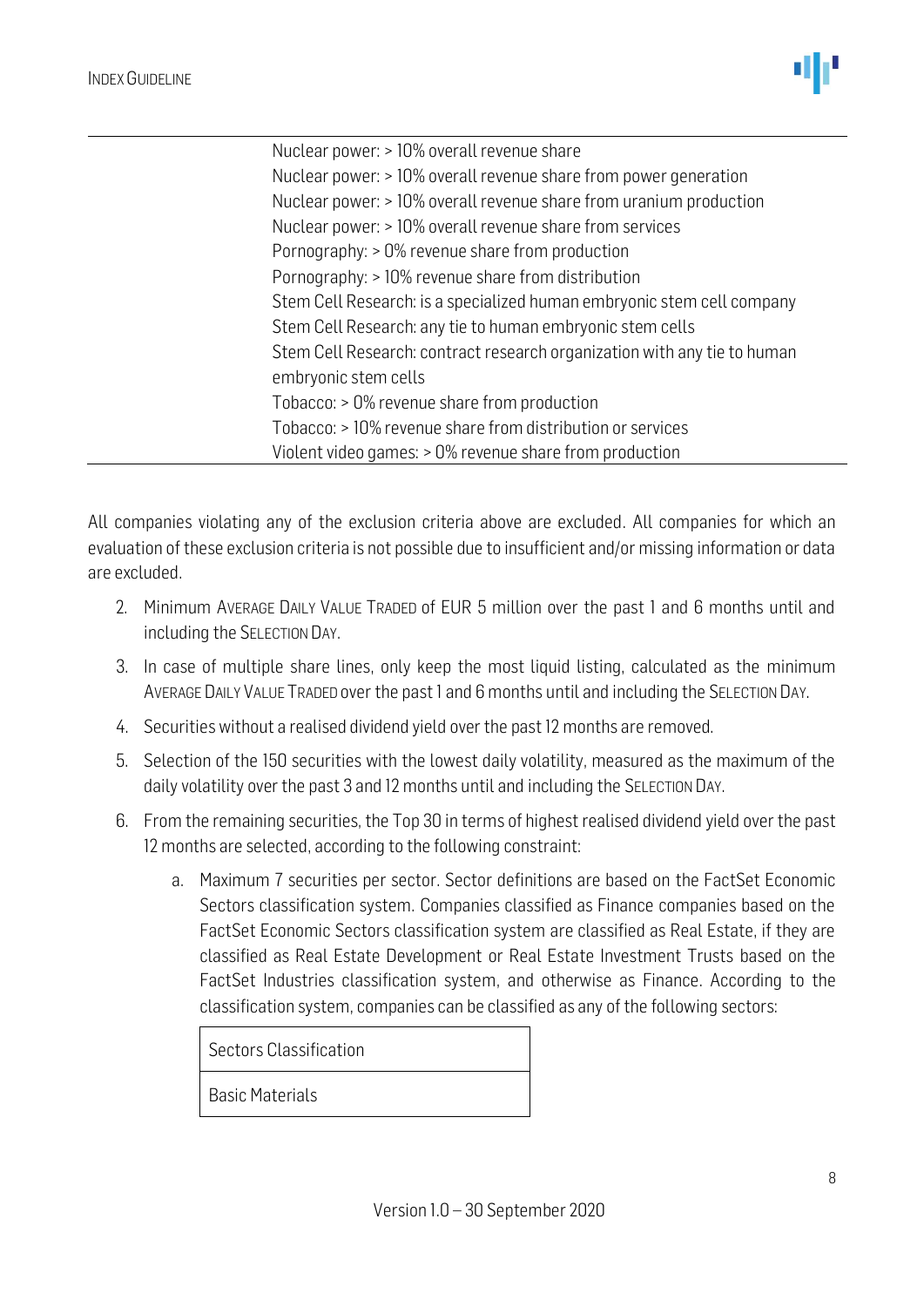| <b>Consumer Durables</b>     |
|------------------------------|
| <b>Consumer Non-Durables</b> |
| <b>Consumer Services</b>     |
| Energy                       |
| Finance                      |
| Healthcare                   |
| Industrials                  |
| <b>Real Estate</b>           |
| Technology                   |
| Utilities                    |

7. If less than 30 securities are selected in step 5, repeat step 5 iteratively until 30 securities are selected. In each additional iteration, increase the sector cap in 5.a. by 1.

#### (the "INDEX COMPONENT REQUIREMENTS")

The selection of the INDEX COMPONENTS is fully rule-based and the INDEX ADMINISTRATOR cannot make any discretionary decision.

The DATA PROVIDER confirms that the INDEX and data are aligned with the extensive FinAnKo guidelines to the fullest extent possible for the DATA PROVIDER given the research and data.

#### <span id="page-8-0"></span>2.3. WEIGHTING OF THE INDEX COMPONENTS

On each SELECTION DAY each INDEXCOMPONENT is assigned a weight according to Inverse Volatility. Volatility is measured as the maximum of the daily volatility over the past 3 and 12 months until and including the SELECTION DAY.

The weights of the INDEX COMPONENTS are capped at 10%. Excess weight is re-distributed to the un-capped INDEX COMPONENTS in an iterative manner.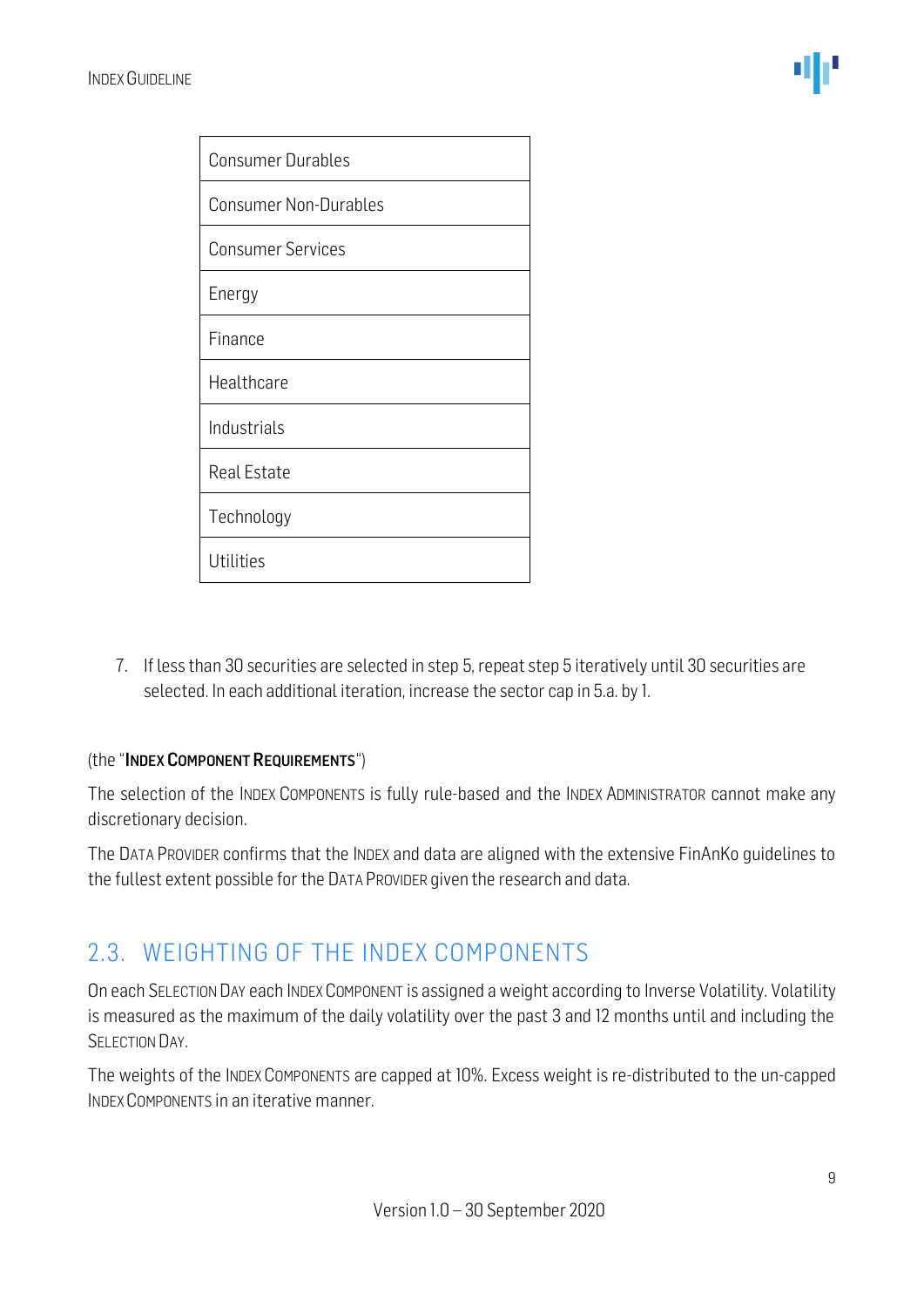## <span id="page-9-0"></span>3. REBALANCE

### <span id="page-9-1"></span>3.1. ORDINARY REBALANCE

In order to reflect the new selection of the INDEX COMPONENTS determined on the SELECTION DAY (in accordance with Section 2.1 and 2.2) the INDEX is adjusted on the REBALANCE DAY after CLOSE OF BUSINESS.

This is carried out by implementing the weights as determined on the SELECTION DAY.

For more information on the rebalance procedure please refer to the Equity Index Methodology, which is incorporated by reference and available on the Solactive website: [https://www.solactive.com/documents/equity-index-methodology/\]](https://www.solactive.com/documents/equity-index-methodology/)

SOLACTIVE will publish any changes made to the INDEX COMPONENTS with sufficient notice before the REBALANCE DAY on the SOLACTIVE webpage under the section "Announcement", which is available at https://www.solactive.com/news/announcements/

### <span id="page-9-2"></span>3.2. EXTRAORDINARY REBALANCE

The INDEX is not rebalanced extraordinarily.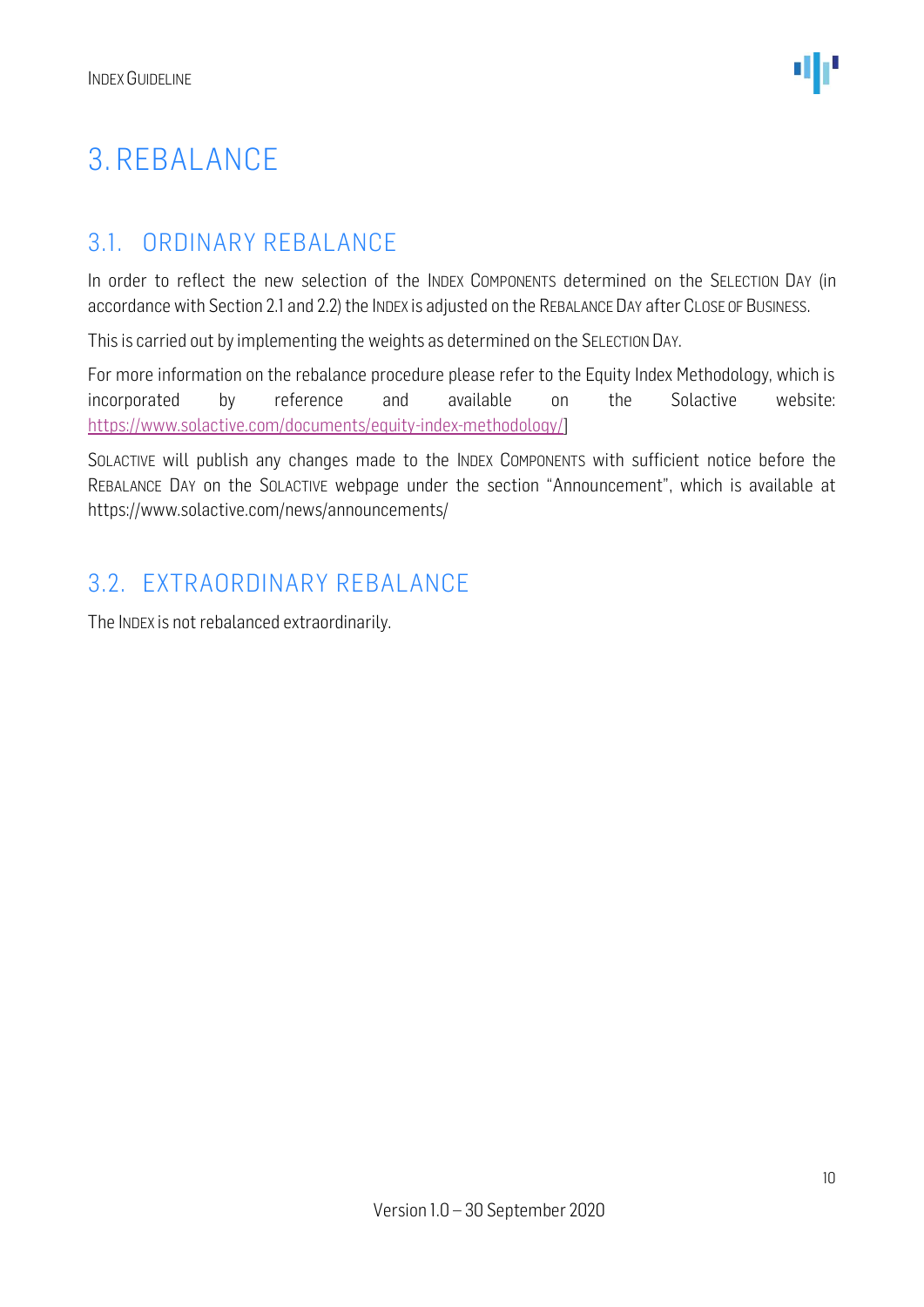## <span id="page-10-0"></span>4. CALCULATION OF THE INDEX

### <span id="page-10-1"></span>4.1. INDEX FORMULA

The INDEX is calculated as a price return, net total return, gross total return Index.

The calculation is performed according to the Equity Index Methodology, which is available on the SOLACTIVE website: [https://www.solactive.com/documents/equity-index-methodology/.](https://www.solactive.com/documents/equity-index-methodology/) The standard index formula stipulates that the level of the INDEX changes based on the change of the prices of its INDEX COMPONENTS taking into account their weight in the INDEX and any currency conversion in case the price of an INDEX COMPONENT is quoted in a currency other than the INDEXCURRENCY.

Any dividends or other distributions are reinvested back into the INDEX COMPONENT paying the dividend or other distribution at the opening of the effective date (the so called ex-date) of the payment of such dividend or other distribution.]

A more detailed description of the mechanics of the index calculation formula can be found in the Equity Index Methodology under Section 1.2.

#### <span id="page-10-2"></span>4.2. ACCURACY

The level of the INDEXwill be rounded to two decimal places. TRADING PRICES and foreign exchange rates will be rounded to six decimal places.

### <span id="page-10-3"></span>4.3. ADJUSTMENTS

Under certain circumstances, an adjustment of the INDEXmay be necessary between two regular REBALANCE DAYS. Such adjustment has to be made if a corporate action (as specified in Section 4.4 below) in relation of an INDEXCOMPONENT occurs. Such adjustment may have to be done in relation to an INDEXCOMPONENT and/or may also affect the number of INDEXCOMPONENTS and/or the weighting of certain INDEXCOMPONENTS and will be made in compliance with the Solactive Equity Index Methodology, which is incorporated by reference and available on the SOLACTIVE website: [https://www.solactive.com/documents/equity-index-methodology/.](https://www.solactive.com/documents/equity-index-methodology/)

SOLACTIVE will announce the INDEX adjustment giving a notice period of at least two TRADING DAYS (with respect to the affected INDEX COMPONENT) on the SOLACTIVE website under the Section "Announcements", which is available at https://www.solactive.com/news/announcements/. The INDEX adjustments will be implemented on the effective day specified in the respective notice.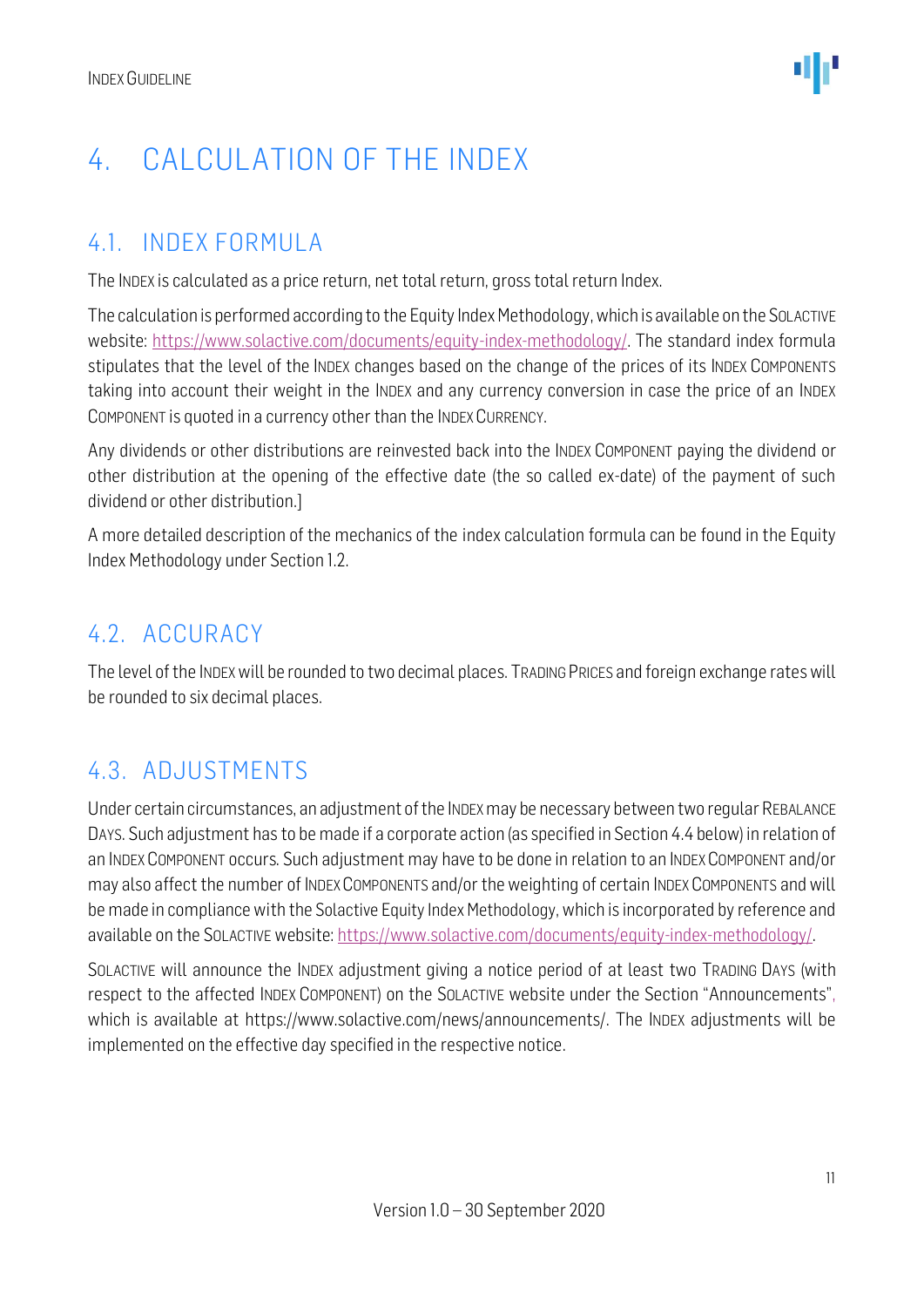### <span id="page-11-0"></span>4.4. CORPORATE ACTIONS

As part of the INDEX maintenance SOLACTIVE will consider various events – also referred to as corporate actions –which result in an adjustment to the INDEX between two regular REBALANCE DAYS. Such events have a material impact on the price, weighting or overall integrity of INDEX COMPONENTS. Therefore, they need to be accounted for in the calculation of the INDEX. Corporate actions will be implemented from the cum-day to the ex-day of the corporate action, so that the adjustment to the INDEX coincides with the occurrence of the price effect of the respective corporate action.

Adjustments to the INDEX to account for corporate actions will be made in compliance with the Equity Index Methodology, which is available on the SOLACTIVE website: [https://www.solactive.com/documents/equity](https://www.solactive.com/documents/equity-index-methodology/)[index-methodology/.](https://www.solactive.com/documents/equity-index-methodology/) This document contains for each corporate action a brief definition and specifies the relevant adjustment to the INDEX variables.

While SOLACTIVE aims at creating and maintaining its methodology for treatment of corporate actions as generic and transparent as possible and in line with regulatory requirements, it retains the right in accordance with the Equity Index Methodology to deviate from these standard procedures in case of any unusual or complex corporate action or if such a deviation is made to preserve the comparability and representativeness of the INDEX over time.

SOLACTIVE considers following, but not conclusive, list of corporate actions as relevant for INDEX maintenance:

- $\geq$  Cash Distributions (e.g. payment of a dividend)
- $>$  Stock distributions (e.g. payment of a dividend in form of additional shares)
- $>$  Stock distributions of another company (e.g. payment of a dividend in form of additional shares of another company (e.g. of a subsidiary))
- $>$  Share splits (company's present shares are divided and therefore multiplied by a given factor)
- $\geq$  Reverse splits (company's present shares are effectively merged)
- $>$  Capital increases (such as issuing additional shares)
- $>$  Share repurchases (a company offer its shareholders the option to sell their shares to a fixed price)
- $>$  Spin-offs (the company splits its business activities into two or more entities and distributes new equity shares in the created entities to the shareholders of the former entity)
- $>$  Mergers & Acquisitions (transaction in which the ownership of a company (or other business organizations) are transferred or consolidated with other entities, e.g. fusion of two or more separate companies into one entity)
- $\geq$  Delistings (company's shares are no longer publicly traded at a stock exchange)
- $>$  Nationalization of a company (effective control of a legal entity is taken over by a state)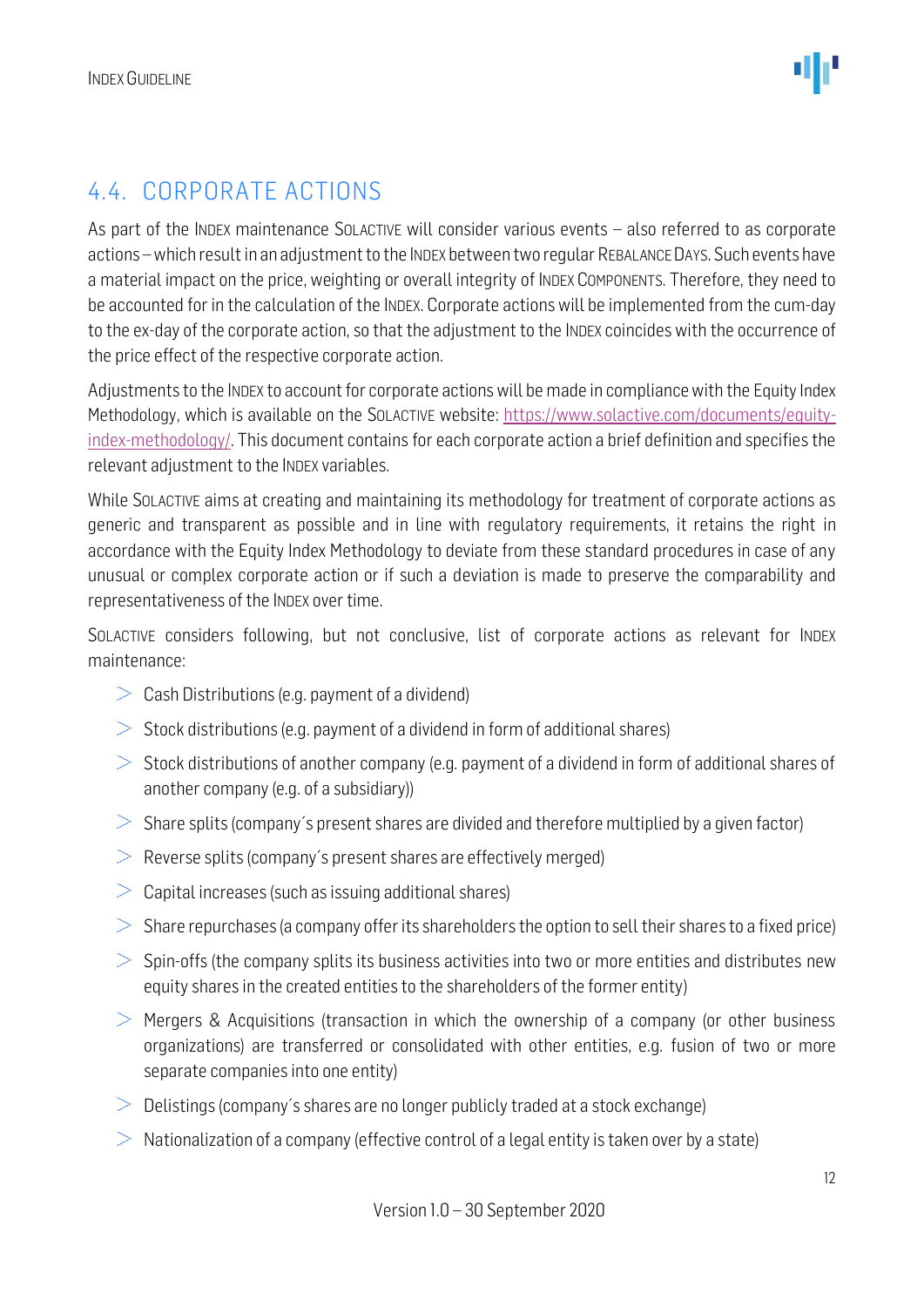$>$  Insolvency

### <span id="page-12-0"></span>4.5. RECALCULATION

SOLACTIVE makes the greatest possible efforts to accurately calculate and maintain its indices. However, errors in the determination process may occur from time to time for variety reasons (internal or external) and therefore, cannot be completely ruled out. SOLACTIVE endeavors to correct all errors that have been identified within a reasonable period of time. The understanding of "a reasonable period of time" as well as the general measures to be taken are generally depending on the underlying and is specified in the Solactive Correction Policy, which is incorporated by reference and available on the SOLACTIVE website: [https://www.solactive.com/documents/correction-policy/.](https://www.solactive.com/documents/correction-policy/)

#### <span id="page-12-1"></span>4.6. MARKET DISRUPTION

In periods of market stress SOLACTIVE calculates its indices following predefined and exhaustive arrangements as described in the Solactive Disruption Policy, which is incorporated by reference and available on the SOLACTIVE website: [https://www.solactive.com/documents/disruption-policy/.](https://www.solactive.com/documents/disruption-policy/) Such market stress can arise due to a variety of reasons, but generally results in inaccurate or delayed prices for one or more INDEXCOMPONENTS. The determination of the INDEXmay be limited or impaired at times of illiquid or fragmented markets and market stress.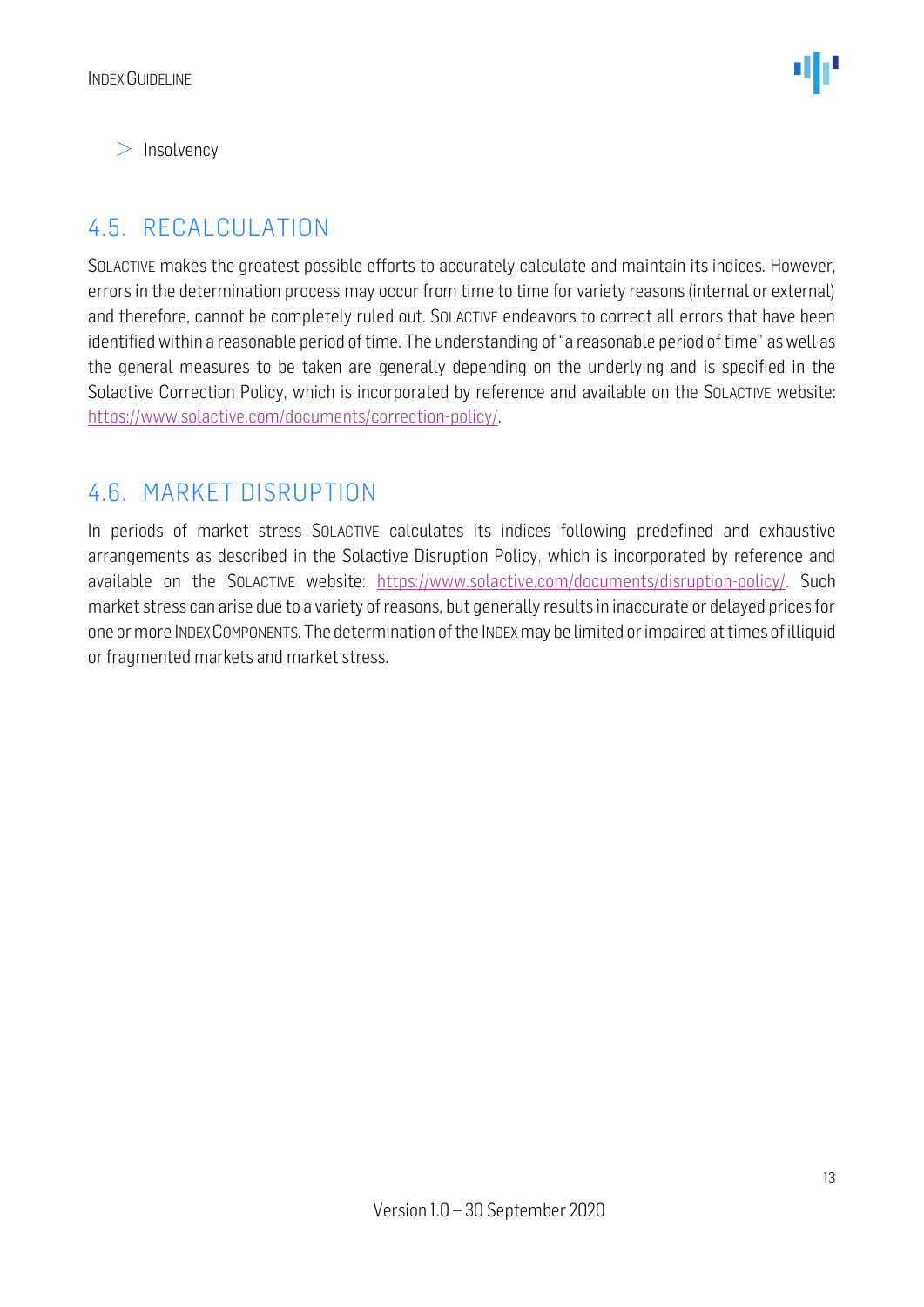## <span id="page-13-0"></span>5. MISCELLANEOUS

### <span id="page-13-1"></span>5.1. DISCRETION

Any discretion which may need to be exercised in relation to the determination of the INDEX (for example the determination of the INDEXUNIVERSE (if applicable), the selection of the INDEXCOMPONENTS (if applicable) or any other relevant decisions in relation to the INDEX) shall be made in accordance with strict rules regarding the exercise of discretion or expert judgement.

#### <span id="page-13-2"></span>5.2. METHODOLOGY REVIEW

The methodology of the INDEX is subject to regular review, at least annually. In case a need of a change of the methodology has been identified within such review (e.g. if the underlying market or economic reality has changed since the launch of the INDEX, i.e. if the present methodology is based on obsolete assumptions and factors and no longer reflects the reality as accurately, reliably and appropriately as before), such change will be made in accordance with the Solactive Methodology Policy, which is incorporated by reference and available on the SOLACTIVE website: [https://www.solactive.com/documents/methodology-policy/.](https://www.solactive.com/documents/methodology-policy/)

Such change in the methodology will be announced on the SOLACTIVE website under the Section "Announcement", which is available at https://www.solactive.com/news/announcements/. The date of the last amendment of this INDEX is contained in this GUIDELINE.

### <span id="page-13-3"></span>5.3. CHANGES IN CALCULATION METHOD

The application by the INDEX ADMINISTRATOR of the method described in this document is final and binding. The INDEXADMINISTRATOR shall apply the method described above for the composition and calculation of the INDEX. However, it cannot be excluded that the market environment, supervisory, legal and financial or tax reasons may require changes to be made to this method. The INDEXADMINISTRATOR may also make changes to the terms and conditions of the INDEX and the method applied to calculate the INDEX that it deems to be necessary and desirable in order to prevent obvious or demonstrable error or to remedy, correct or supplement incorrect terms and conditions. The INDEX ADMINISTRATOR is not obliged to provide information on any such modifications or changes. Despite the modifications and changes, the INDEX ADMINISTRATOR will take the appropriate steps to ensure a calculation method is applied that is consistent with the method described above.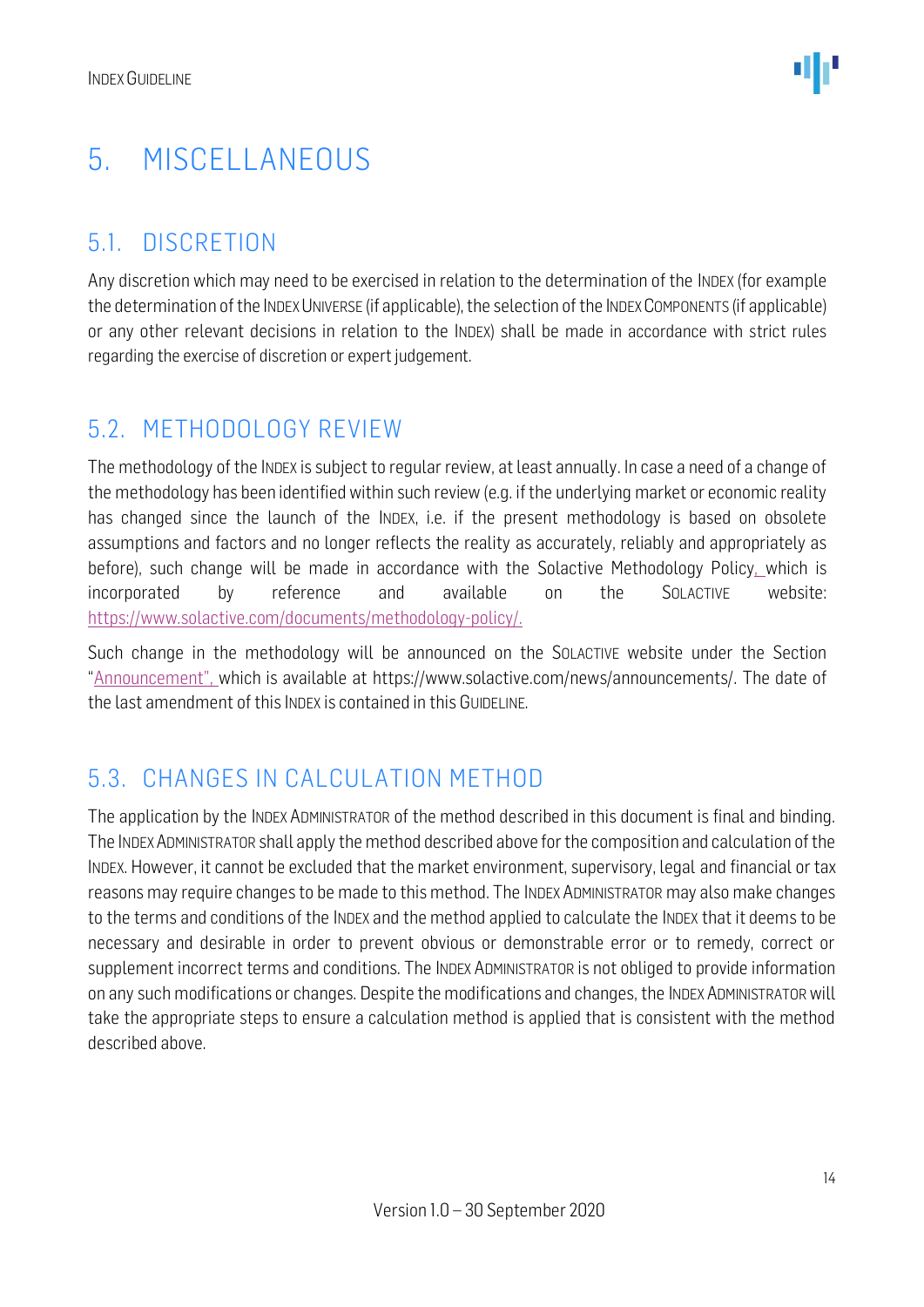

### <span id="page-14-0"></span>5.4. TERMINATION

SOLACTIVE makes the greatest possible efforts to ensure the resilience and continued integrity of its indices over time. Where necessary, SOLACTIVE follows a clearly defined and transparent procedure to adapt Index methodologies to changing underlying markets (see Section 5.2 "Methodology Review") in order to maintain continued reliability and comparability of the indices. Nevertheless, if no other options are available the orderly cessation of the INDEX may be indicated. This is usually the case when the underlying market or economic reality, which an index is set to measure or to reflect, changes substantially and in a way not foreseeable at the time of inception of the index, the index rules, and particularly the selection criteria, can no longer be applied coherently or the index is no longer used as the underlying value for financial instruments, investment funds and financial contracts.

SOLACTIVE has established and maintains clear guidelines on how to identify situations in which the cessation of an index is unavoidable, how stakeholders are to be informed and consulted and the procedures to be followed for a termination or the transition to an alternative index. Details are specified in the Solactive Termination Policy, which is incorporated by reference and available on the SOLACTIVE website: [https://www.solactive.com/documents/termination-policy/.](https://www.solactive.com/documents/termination-policy/)

### <span id="page-14-1"></span>5.5. OVERSIGHT

An oversight committee composed of staff from SOLACTIVE and its subsidiaries (the "OVERSIGHT COMMITTEE") is responsible for decisions regarding any amendments to the rules of the INDEX. Any such amendment, which may result in an amendment of the GUIDELINE, must be submitted to the OVERSIGHT COMMITTEE for prior approval and will be made in compliance with the [Methodology](http://methodology/) Policy, which is available on the SOLACTIVE website: [https://www.solactive.com/documents/methodology-policy/.](https://www.solactive.com/documents/methodology-policy/)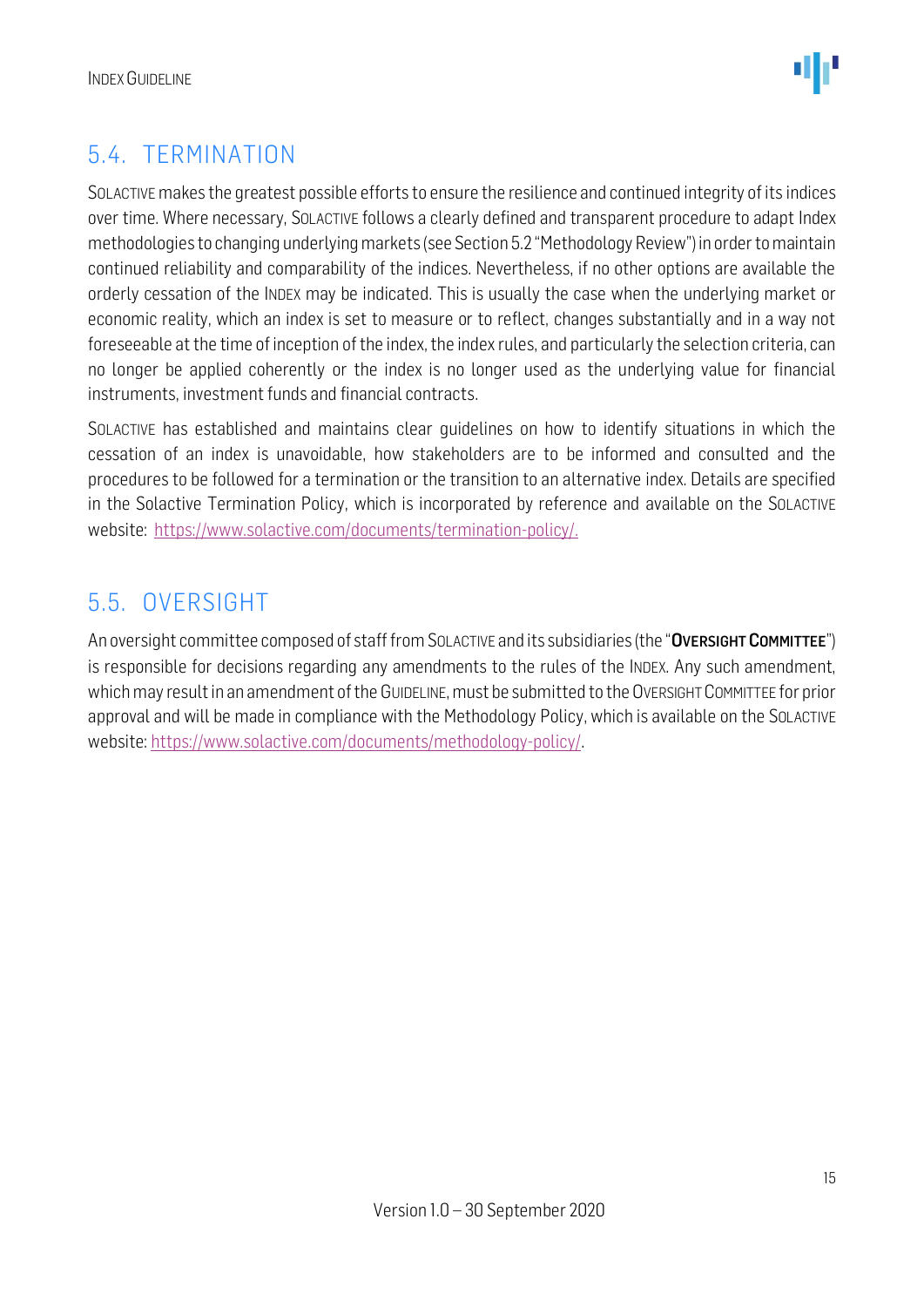### <span id="page-15-0"></span>6. DEFINITIONS

"AVERAGE DAILY VALUE TRADED" means, in respect of an INDEX COMPONENT, the sum of DAILY VALUE TRADED over the specified period divided by the number of TRADING DAYS that fall in the specified period.

"BENCHMARK REGULATION" shall have the meaning as defined in Section "Introduction".

"BMR" shall have the meaning as defined in Section "Introduction".

"CALCULATION DAY" is every weekday from Monday to Friday.

"CLOSE OF BUSINESS" is the calculation time of the closing level of the INDEX as outlined in Section 1.4.

The "CLOSING PRICE" in respect of an INDEX COMPONENT and a TRADING DAY is a security's final regular-hours TRADING PRICE published by the EXCHANGE and determined in accordance with the EXCHANGE regulations. If the EXCHANGE has no or has not published a CLOSING PRICE in accordance with the EXCHANGE rules for an INDEX COMPONENT, the last TRADING PRICEwill be used.

"DAILY VALUE TRADED" means, in respect of an INDEX COMPONENT and a TRADING DAY, the product of (i) the CLOSING PRICE of such INDEXCOMPONENT and (ii) the volume traded (measured as a number of shares) of such INDEX COMPONENT on the EXCHANGE during such TRADING DAY.

"DATA PROVIDER" is ISS. For more information, please visit: [https://www.issgovernance.com/.](https://www.issgovernance.com/)

"ELIGIBLE REBALANCE DAY" is each day that is a TRADING DAY at the New York Stock Exchange, the London Stock Exchange, the EUREX Exchange and the Tokyo Stock Exchange.

"EXCHANGE" is with respect to the INDEX and every INDEX COMPONENT, the respective exchange where the INDEXCOMPONENT has its listing as determined in accordance with the rules in Section 2.

"GBS INDEX UNIVERSE" is the INDEX UNIVERSE as defined in the quideline of the SOLACTIVE Global Benchmark Series [\(https://solactive.com/downloads/Guideline-Solactive-GBS-Benchmark-Series.pdf\)](https://solactive.com/downloads/Guideline-Solactive-GBS-Benchmark-Series.pdf) for the for the GBS Index specified in Section 2.1.

"GUIDELINE" shall have the meaning as defined in Section "Introduction".

"INDEX" shall have the meaning as defined in Section "Introduction".

"INDEX ADMINISTRATOR" shall have the meaning as defined in Section "Introduction".

"INDEX COMPONENT" is each security reflected in the INDEX.

"INDEX COMPONENT REQUIREMENTS" shall have the meaning as defined in Section 2.2.

"INDEX CURRENCY" is the currency specified in the column "Currency" in the table in Section 1.2.

"INDEX UNIVERSE REQUIREMENTS" shall have the meaning as defined in Section 2.1.

"INDEX UNIVERSE" is the sum of all financial instruments which fulfill the INDEX UNIVERSE REQUIREMENTS.

"LIVE DATE" shall have the meaning as defined in Section 1.3.

"OVERSIGHT COMMITTEE" shall have the meaning as defined in Section 5.5.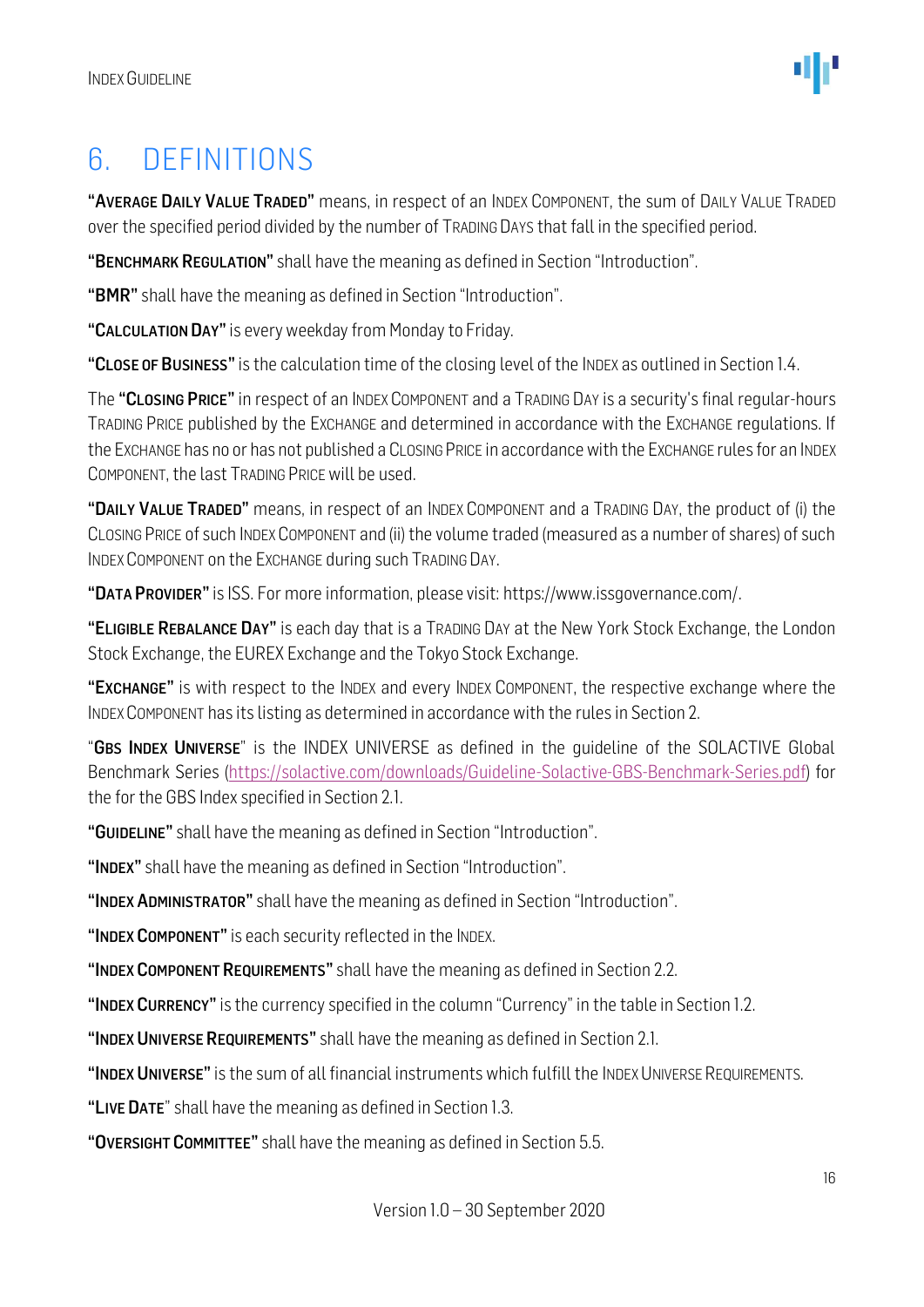"REBALANCE DAY" is the first Wednesday in February, May, August and November. If that day is not an ELIGIBLE REBALANCE DAY the REBALANCE DAY will be the immediately following ELIGIBLE REBALANCE DAY.

"SELECTION DAY" is 20 CALCULATION DAYS before the scheduled REBALANCE DAY.

"SOLACTIVE" shall have the meaning as defined in Section "Introduction".

"START DATE" shall have the meaning as defined in Section 1.3.

"TRADING DAY" is with respect to an INDEX COMPONENT included in the INDEX at the REBALANCE DAY and every INDEXCOMPONENT included in the INDEX at the CALCULATION DAY immediately following the REBALANCE DAY (for clarification: this provision is intended to capture the TRADING DAYS for the securities to be included in the INDEX as new INDEX COMPONENTS with close of trading on the relevant EXCHANGE on the REBALANCE DAY) a day on which the relevant EXCHANGE is open for trading (or a day that would have been such a day if a market disruption had not occurred), excluding days on which trading may be ceased prior to the scheduled EXCHANGE closing time and days on which the EXCHANGE is open for a scheduled shortened period. The INDEX ADMINISTRATOR is ultimately responsible as to whether a certain day is a TRADING DAY.

The "TRADING PRICE" in respect of an INDEX COMPONENT and a TRADING DAY is the most recent published price at which the INDEX COMPONENT was traded on the respective EXCHANGE.